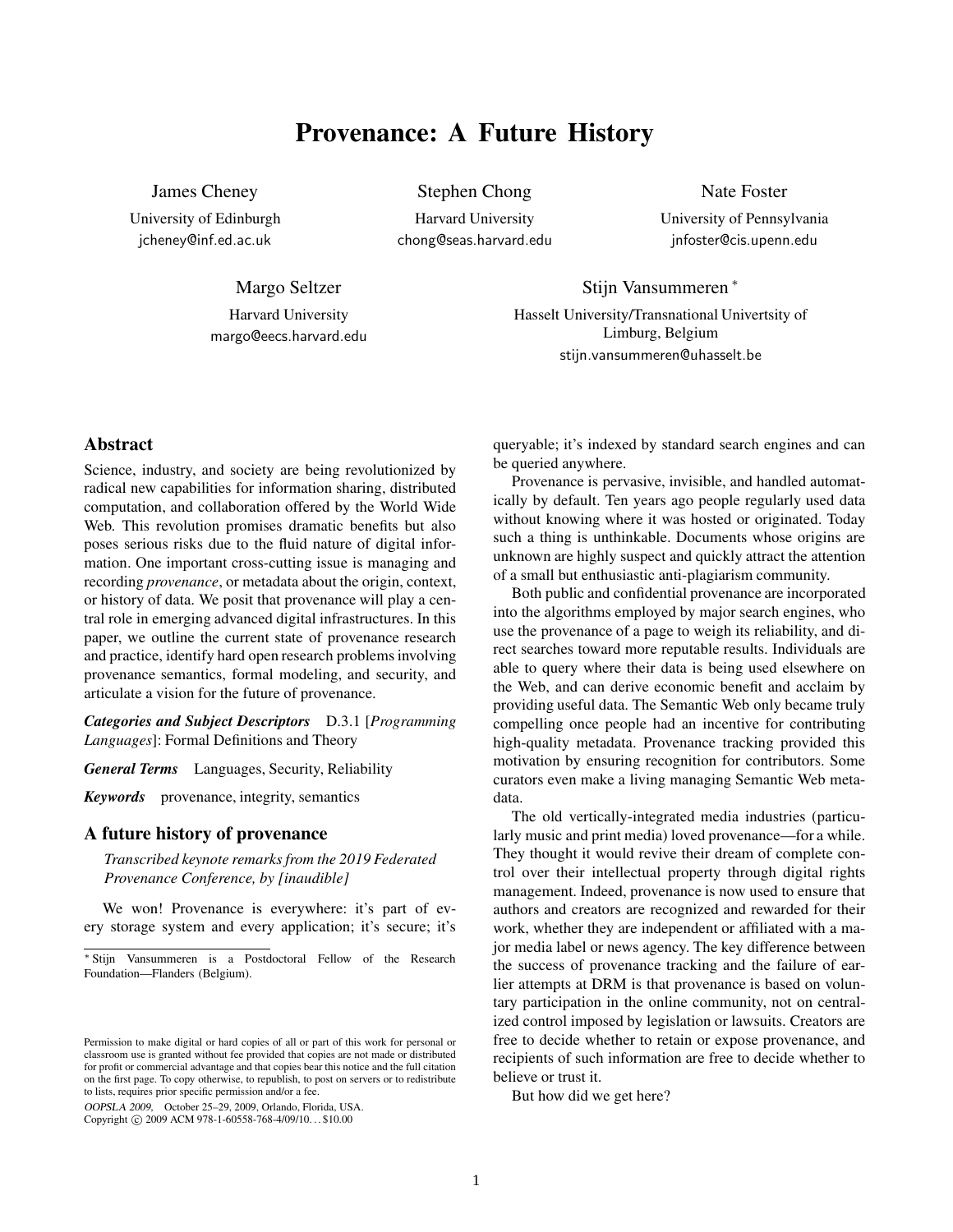By 2009, it was widely recognized that provenance was important, but the effects of Moore's Wall were only beginning to be felt, and 20th-century assumptions about storage and computational overhead still held sway. The cost of storage was still relatively high—around \$20 for a terabyte instead of pennies. Likewise, typical personal computers contained only a few cores rather than the hundreds or thousands now common today, and reliable, usable concurrent programming languages had not yet become mainstream. Now, of course, the extra storage and computational overhead of instrumenting programs to record and maintain detailed provenance metadata is effectively zero. Indeed, provenance pays for itself in terms of decreased liability for failures—most insurers today won't even cover businesses that use hardware or software that is not provenance aware.

A thornier issue was how to manage and search the masses of detailed provenance information that began to be generated. Early work viewed provenance as a simple directed acyclic graph. While rich languages for querying graph-like data had already been researched, they had not yet been integrated into scalable, robust, and industrial-strength systems. However, the development of DBMSs supporting fast graph queries was only a first step towards the rich provenance query languages we have today. Provenance queries essentially query the behavior of programs, and it was a significant challenge to formulate nontrivial provenance queries manually over the raw, low-level representation as a DAG. Instead, the first half of this decade saw the development of advanced provenance query languages that incorporated ideas from reflective and aspect-oriented programming. These languages make it easy for programmers to query provenance using the syntax they already use to write programs. A nice side-benefit of this was that major programming languages and implementations finally took database–programming language integration seriously, solving the "impedance mismatch" problem once and for all.

Some cynics admitted that provenance might be important for critical applications such as banking or medical records, but doubted that it would carry over to generalpurpose applications: "as soon as you move an object from one system to another," they said, "you're going to lose its provenance—we can't even do extended attributes in a portable way!" But researchers and developers from a host of different areas banded together and formed a "provenance community". Much like in the early days of the Internet and World Wide Web, their grass-roots efforts led to the rapid development and implementation of de facto standards for representing and transporting provenance metadata. These were eventually codified by the W3C and other organizations.

The provenance tide began to turn when the financial industry imploded in 2008. In the wake of this disaster, which raised the stakes for regulatory oversight, the US Congress passed the 2010 Oversight Act which mandated that every major financial transaction have a verifiable record. This had an energizing effect on the provenance community similar to that of the Department of Defense's Orange Book on the security community in the 1970s. Other nations followed suit, legislating stronger standards for transparency for both financial and social policy data.

Security and privacy also had to be completely rethought with the adoption of pervasive provenance technology. Nowadays, users can limit access to both sensitive data and its provenance, at the cost that others may be less willing to believe or trust their data. The tension between privacy and provenance was graphically illustrated by the protests in Iran following the contested election of June 2009. Sites such as Twitter, Facebook and YouTube played an essential role early on, making it possible for protesters to connect with each other and journalists to report to the outside world without government interference, but there was also a great deal of unverifiable "noise" and deliberate misinformation. Moreover, this information (along with more traditional forms of surveillance) was later used effectively to single out prominent Facebook or Twitter users for persecution in the brutal repression that followed the protests.

In the rest of this talk, I'll ask you to think back to the summer of 2009. It was a pivotal time for this field. Many of these ideas were in their infancy, and almost no one had any idea how important provenance would become over the next 10 years. In fact, many computer scientists had either not heard of provenance, or thought it was either trivial or outright impossible. Some early papers on provenance were vague about either what they wanted to accomplish, or what they were actually proposing as solutions. Many papers proposed solutions to related problems, but did not provide enough detail about either solution or problem to make a real comparison possible. It was quite difficult for newcomers to the field to understand what was really essential. General foundational definitions, clear problem statements, and theories of provenance only started to coalesce by the end of the last decade. These ideas played a central role in all of the above developments, because a cohesive provenance community would have been impossible before everyone was able to agree on basic definitions. Perhaps the most important insight was...

*[The rest of the recording is inaudible.]*

## 1. Introduction

In an ideal world, software systems would be engineered to the highest standards. Programs would be expressed in intuitive high-level languages and their behavior would be checked against clean formal specifications. Data would be classified according to precise schemas and curated with accurate metadata. But we do not live in that ideal world. Few real-world systems meet these lofty standards. In practice, programs are often built on top of legacy code and dirty data containing errors, omissions and outright lies.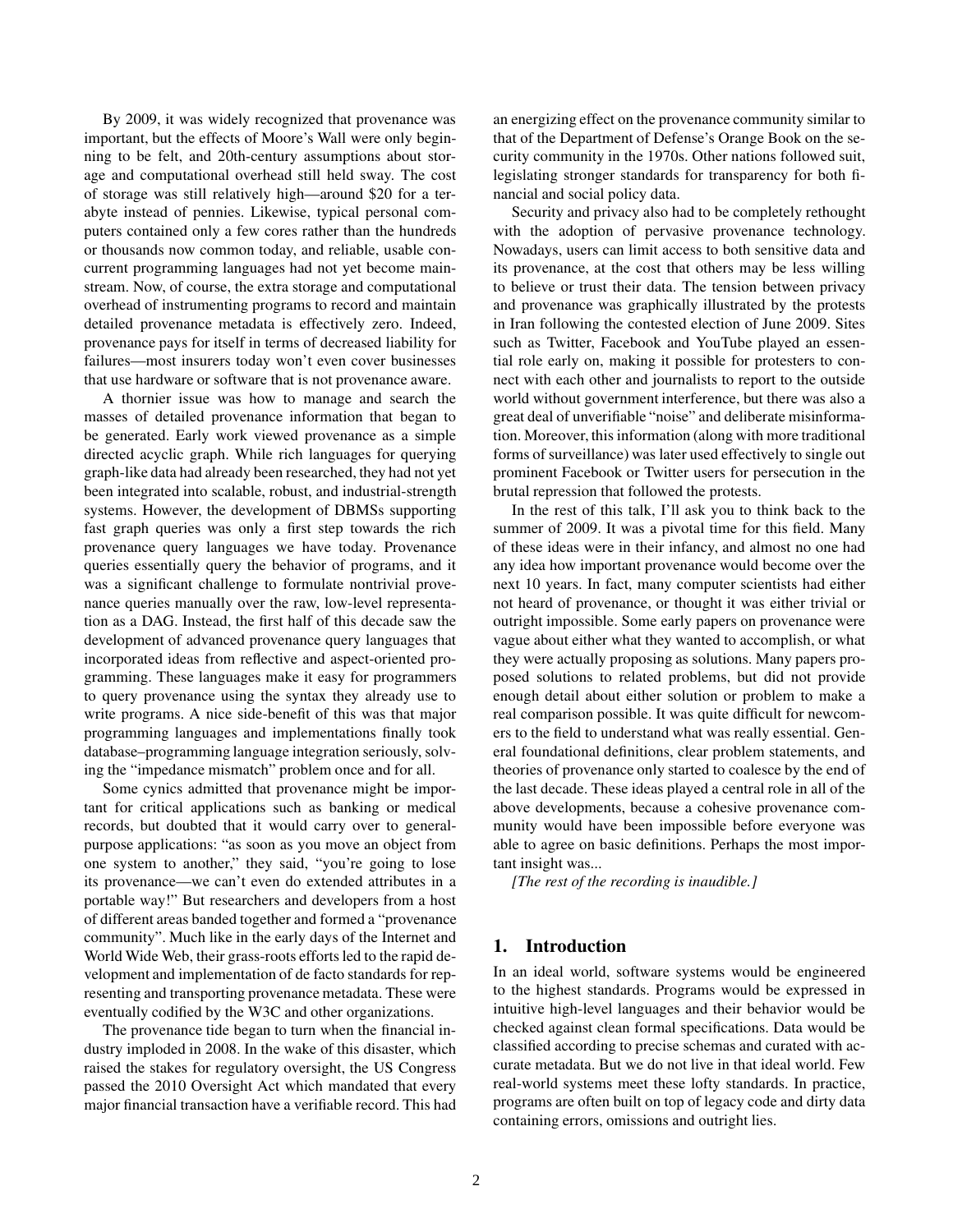Of course, these problems are not new—the difficulty of building reliable software has long been known—but they have recently become even more urgent as technologies such as "the Semantic Web", "Grid middleware", "cloud computing", "ubiquitous computing", "eScience", "cyberinfrastructure", "e-Infrastructure", etc. [21] start to take hold. These emerging technologies build on the fabric provided by the Internet and the World Wide Web to enable fundamentally new kinds of interaction interact, collaboration and computation. For example, eScience and cyberinfrastructure systems are intended to give scientists easy access to highperformance computing, help them create high-quality *curated databases*, and facilitate collaboration using socialnetworking tools and *virtual research environments*.

But while these technologies offer dramatic advantages. they also exacerbate the hazards posed by buggy programs and dirty data. Digital information is easy to copy, change, and misinterpret. Current software systems do not provide the levels of repeatability, reliability, accountability and integrity achieved by the paper-based technology—books, academic journals and laboratory notebooks—that they are predicted to replace [23].

Our thesis is that successfully realizing the visions(s) of these revolutionary computing technologies will require building *provenance technology* into all computer systems of any importance. By *provenance*, we mean information about the origin, context, or history of the data. By *provenance technology*, we mean the hardware and software components that are needed to record and maintain robust provenance as an end-to-end resource in a system. Provenance will help recover the repeatability, integrity and authenticity properties of pre-digital information, and will also make it easier to detect and prevent failures, analyze errors, and discourage malfeasance by increasing transparency and accountability.

Without pervasive adoption of provenance technology, critical computer systems and networks have serious vulnerabilities, which we call *provenance failures*. Today, such failures are frequent, costly and embarrassing. Here are just a few illustrative examples:

- In December 2006, a biochemist retracted five papers after discovering bugs in a data analysis program that had been used to generate several years of research results [26]. The use of sophisticated Grid, database and other systems provides many new opportunities for similar errors to creep into the scientific record.
- In September 2008, an undated article concerning United Airlines' near bankruptcy [12] appeared on the list of top stories on Google News. The story was no longer relevant—it had originally been published six years earlier—but investors panicked, and the share price of the company fell by 75% before trading was halted.
- In February 2009, the US Congress passed into law a \$800 billion stimulus package. Changes were made by

|  | 12 part A of title IV of the Energy Conservation and Produc- |
|--|--------------------------------------------------------------|
|  | 13 tion Act (42 U.S.C. 6861 et seq.): Provided further, That |
|  | 14 \$3,400,000,000 shall be for the State Energy Program     |
|  | 15 authorized under part D of title III of the Energy Policy |

Figure 1. The pen is mightier than the sword.

hand on paper copies of the bill only hours before it was enacted, including changes to the amounts allocated to specific programs. For example, a \$3.4 billion allocation to energy conservation programs was changed to \$3.1 billion in the final draft (see Figure 1).

- Prior to the 2003 Iraq invasion, the UK government published Microsoft Word documents containing supposedly objective intelligence evaluations. However, the documents' revision history disclosed that some of the authors were political operatives [33].
- The current financial crisis, which began in late summer 2008, is partly attributable to increased opacity of financial markets due to deregulation and large-scale computerization over the last twenty years. Lewis and Cohan write in the New York Times:

Ever since traders started disappearing from the floor of the New York Stock Exchange in the last decade of the 20th century, there has been less and less transparency about the price and volume of trades. [22]

They go on to call for the US government to mandate that regulators provide impartial, transparent and trusted information about transactions.

Generally speaking, a provenance failure is a negative outcome caused by a failure to record, manage, interpret, or control access to information and its provenance. These failures are preventable, but currently prevention requires a great deal of vigilance (and effort) from users and requires cooperation across multiple systems and domains of control. Provenance failures will either continue to cause major losses if critical systems are developed on top of advanced, but unreliable infrastructure, or will, ipso facto, ensure that such infrastructure is not used for anything important.

Provenance failures overlap with other well-known kinds of failures in computer systems, such as hardware failures, software bugs that lead to incorrect (or misleading) results, and security vulnerabilities that allow misuse (or prevent legitimate use) of computer systems. However, provenance failures also differ from each of these in important ways. In particular, provenance failures involve *users' expectations* or *(mis)interpretations* of data in a system relative to realworld artifacts or situations. Provenance failures thus do not appear to map naturally to the existing goals of correctness or efficiency. Moreover, although provenance is similar to security in that it is a hard-to-define, end-to-end property of a system, existing security models do not yet seem to help us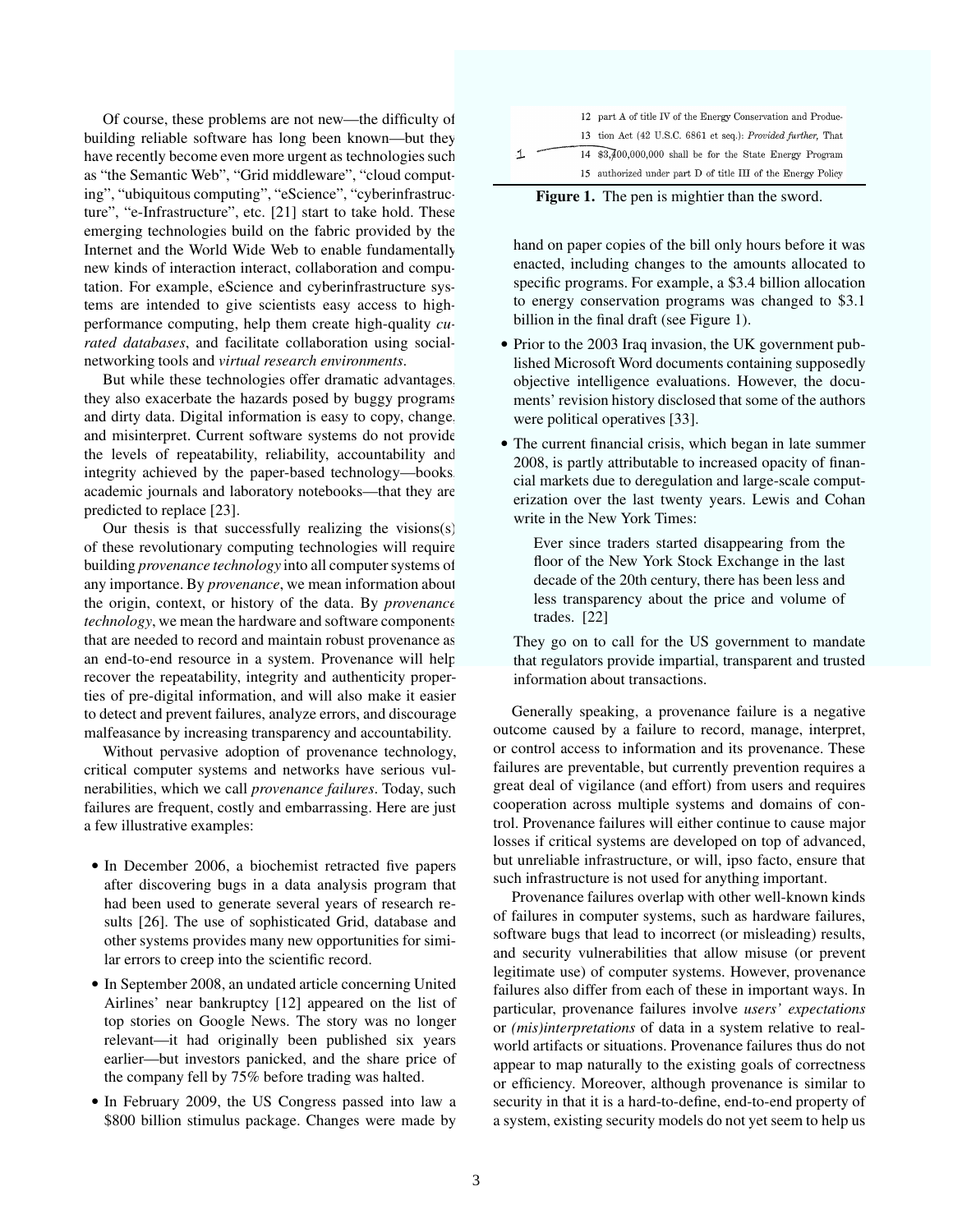to understand provenance either. Therefore, we believe that accurately modeling and effectively combating provenance failures requires new ideas.

Unfortunately, the challenge of provenance is often underappreciated. Provenance seems trivial, in theory: as a thought experiment, one can just imagine recording everything that might be useful later on. Of course, this is not feasible in practice; however, it is also problematic in theory, for it begs the question of how to define "everything"—when do we stop? Likewise, given an idealized, but impractical definition of "everything", how can we compare practical techniques that fall short of this ideal? These questions seldom receive the attention they deserve. Instead systems (or users) that record provenance typically do so in an ad hoc way based on perceived needs or as a reaction to known problems. In the absence of agreement about even basic definitions, goals, and success criteria for provenance techniques, it is hard to see how we can do better.

High-performance computing, formal verification, and security are widely appreciated to be challenging. They each have a received a great deal of attention within cohesive research communities, have well-developed theoretical foundations, and have made significant practical impact. The study of provenance currently enjoys none of these features, although it is increasingly recognized as a hard problem: in the US it has been included on the InfoSec Council's Hard Problems List [3], and in the UK it has been identified as a Grand Challenge by the British Computing Society [2]. Nevertheless, there is little broad understanding of what provenance is, what problems it solves, or what the key open problems or challenges are.

This paper is a call to arms for provenance-related research, outlining directions that we believe are understudied and drawing attention to some of the hard problems involving provenance, in the hope the accomplishments anticipated in our opening remarks may become reality. This paper is *not* an attempt at a complete or fair survey of the field; we refer interested readers to other recent surveys [7, 29] and resources [1].

We begin in Section 2 by giving a high-level overview of provenance and its potential for digital information. In Section 3 we discuss some of the problems with the current treatment of provenance, while in Section 4 we outline our views of the key challenges and open problems that must be addressed in order to develop robust provenance technology. We conclude in Section 5.

# 2. What is provenance and what is it for?

What is provenance? That depends on the context in which the question is posed, and on the goals provenance is expected to achieve. Many different user communities are calling for some metadata called "provenance", but each of these communities actually has different underlying needs and applications in mind [1]. Moreover, different communities think of their objects and data at different semantic levels. So just like any programming or data management problem, we should ask what provenance is, what problems it solves, and how we shall recognize success.

The concept of "provenance" originates from the art and archiving worlds, where it refers to information about the creation, chain of custody, modifications or influences pertaining to an artifact.

In the art world, such documentation is important for being able to judge *authenticity*, that is, whether a work is what its owners/sellers claim it is (rather than a forgery). Thus, it is important that the record be as detailed as possible, and that it be possible to check the record against other, independent records as well as against the artifact itself.

In archiving, provenance is related to *integrity*, such as the principle that archivists should respect the order or organization of a collection of documents that are being archived: this principle is called *respect des fonds*. This is in contrast to archiving practices popular in earlier periods (e.g., 19th century) when archivists often devised their own scheme for reorganizing collections. Doing so discards information about the relationships among objects that might not be apparent to the archivist and might be difficult for others to recover after reorganization.

A more concrete answer to the question "what is provenance for *digital* artifacts" is to look at features or applications of current computer systems that appear related to history tracking, logging, integrity, authenticity, or error recovery. Most computer systems, and many users, currently track such information to aid in error correction, debugging, auditing, or just as simple memory aids:

- Operating systems log important system events, to aid system administration and intrusion detection.
- File systems record basic metadata such as file creation, modification, ownership and permissions.
- Version control systems record metadata about when changes have been made and by whom.
- Compilers use source line number tagging to aid in pointing to the sources of compile-time or run-time errors.
- Scientific database curators maintain detailed high-level records of who has inserted, modified or deleted data, and (sometimes) where it has been copied from.
- Web browsers retain history information about which sites have been visited and when.
- Users of Twitter, Friendfeed and other social networking systems employ informal conventions concerning acknowledging sources of quoted data or links, e.g. the abbreviations "RT" (ReTweet) or "HT" (Hat Tip).

Although each of the above represents an example of provenance, we do not believe any of the above mechanisms provides a self-contained definition of provenance, even within its context. In each case, we can imagine taking the exist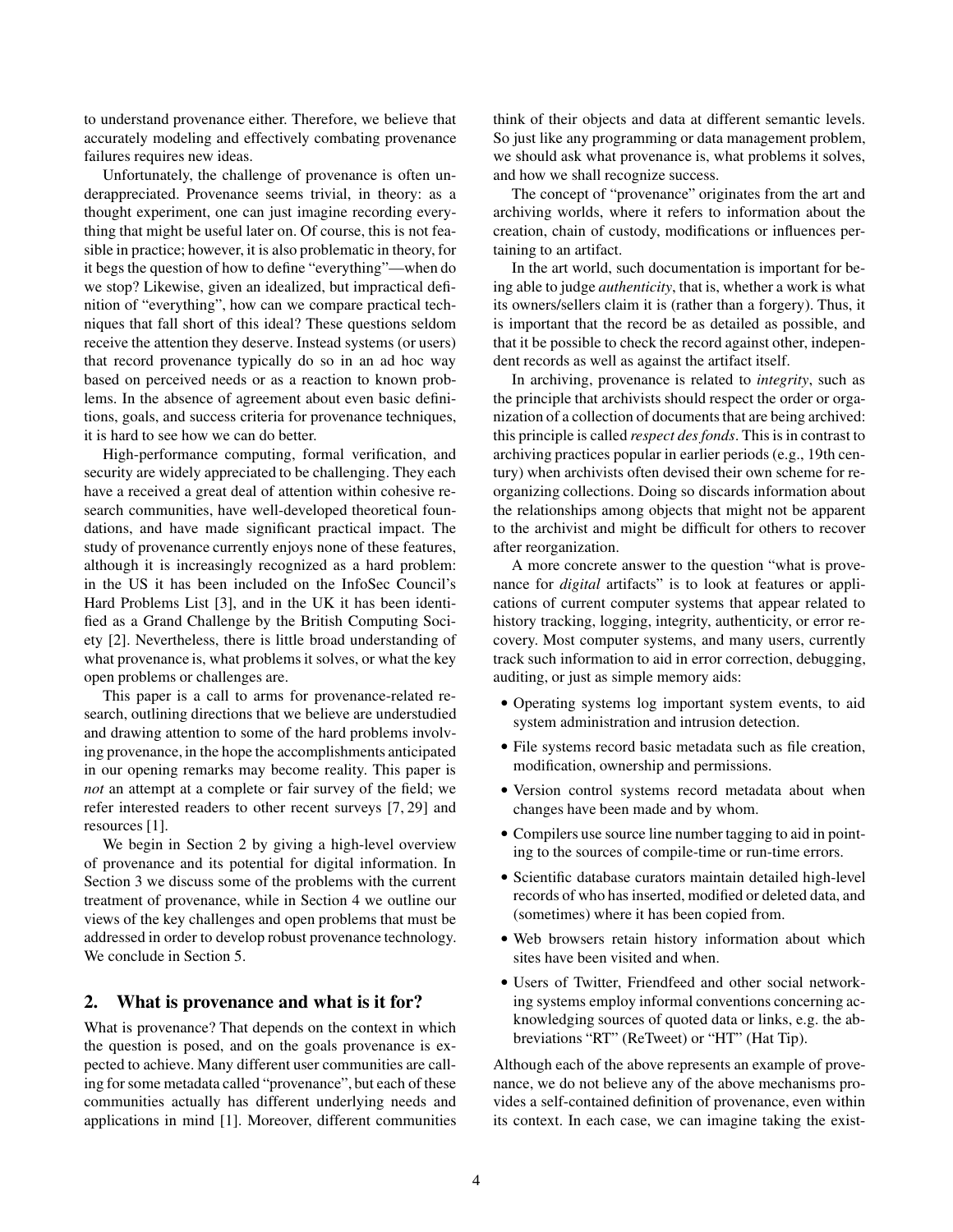ing system and modifying it to record more information that could be considered provenance, though again this would quickly become impractical. Thus, each of the above mechanisms represents a practical summary of the true provenance of the system, a concept which we posit exists in each case but won't try to define.

Now what is provenance for? We have given two typical motivations above, namely for assessing authenticity and integrity. The above examples also suggest distinguishing two complementary motivations for recording provenance: failure recovery and success validation.

Any computer system can fail in a number of ways: there can be a hardware fault, software bug, malicious user, or simple human error. When a failure occurs, we need to know what happened, how the failure occurred, who was involved, who was to blame, and how safeguard against similar failures in the future. Conversely, if a system is being used to make decisions upon which significant resources or lives depend, then it is important for the process leading to a particular decision to be transparent, comprehensible, and persistent. Such decisions need to be justified by explicitly showing how the results were derived, what assumptions or approximations were used, who was involved, who deserves credit, and how to reproduce the results in different circumstances.

Scientists are required to imagine (and defend against) all the possible ways their experiments might fail or might mislead us into drawing flawed conclusions. Accordingly, laboratory scientists have developed careful record-keeping practices that make it easier for a scientist to satisfy herself (and to convince others) that her work is valid, repeatable, and accurate. These records anticipate scientists' need for both success validation and failure recovery in the course of responsible conduct of research [24].

Failure recovery and success validation are dual. In failure recovery, we are faced with a specific bad outcome that we want to understand and avoid repeating. In success validation, we are faced with some (claimed) good results that we want to validate and replicate or generalize. Both failure recovery and success validation involve understanding causal chains of events and counterfactual possibilities.

More generally, provenance addresses problems of the following form: we have a system description together with some specific inputs and outputs, and we wish to understand (or explain) the process by which the system transformed the inputs to the outputs. Such explanations can have many forms, depending on what aspects of the system behavior are considered critical. Moreover, different kinds of explanation address different informal motivations such as authenticity, integrity, transparency, and accountability. Of course, so far these are all relatively vague concepts that can be interpreted in a number of different ways, and developing more concrete definitions of these concepts is a major part of the challenge.

# 3. Problems with current reality

Provenance is information, and as such, we must consider how to define, manage, and secure it. There are both subjective and objective aspects of provenance that must be carefully untangled. Moreover, we also need to consider semantic issues such as when provenance correctly represents a system or explains a situation. As well, there is the meta-issue of whether provenance information needs to have provenance of its own (and if so, where does this stop?) Satisfying answers to these questions have not yet been found; instead, we perceive a number of basic problems with provenance in today's systems.

*Provenance is incomplete.* Often this is for efficiency reasons based on dated assumptions about the cost of secondary storage, which is increasingly cheap compared to other hardware. However, there is a more fundamental problem: different applications have different provenance needs, and it is not clear whether there is a plausible "one size fits all" provenance solution that can be hard-wired into general-purpose systems. It may be better to instead develop interfaces for customizing the collection of provenance information.

*Provenance is unreliable.* Computer systems already manage provenance in numerous ways. Most of these approaches are unreliable in the sense that the guarantees provided are minimal or unclear, and system behavior is unspecified or ad hoc. This places severe limitations on the ability of users to trust distributed data and computations on the Web. If users have mistaken intuitions about the meaning of provenance, they will likely make poor decisions and incorrectly assign blame (or praise). Even worse, if attackers can manipulate provenance information, then users have to consider the possibility of plagiarism, framing and identity fraud. If these risks are well-known, then users will likely simply disregard provenance, leading to wasted collection effort. Having lowquality or easily forged provenance may actually be worse than having no provenance at all!

*Provenance is insecure.* As discussed by Braun et al. [8], preventing unauthorized access to data is insufficient to ensure that sensitive provenance remains confidential. Conversely, permitting access to (non-confidential) provenance may disclose confidential data. More generally, adding provenance to systems introduces new privacy and security risks even as it increases transparency and accountability, as illustrated for example by the the Iraq intelligence report metadata information leaks in Microsoft Word and other applications. Provenance tracking (like other forms of surveillance) may have a chilling effect on freedom of expression; to avoid this problem, it may be important to preserve "provenance-free zones".

*Provenance is heterogeneous.* As discussed above, provenance information is currently managed in many different ways for many different purposes in various systems. These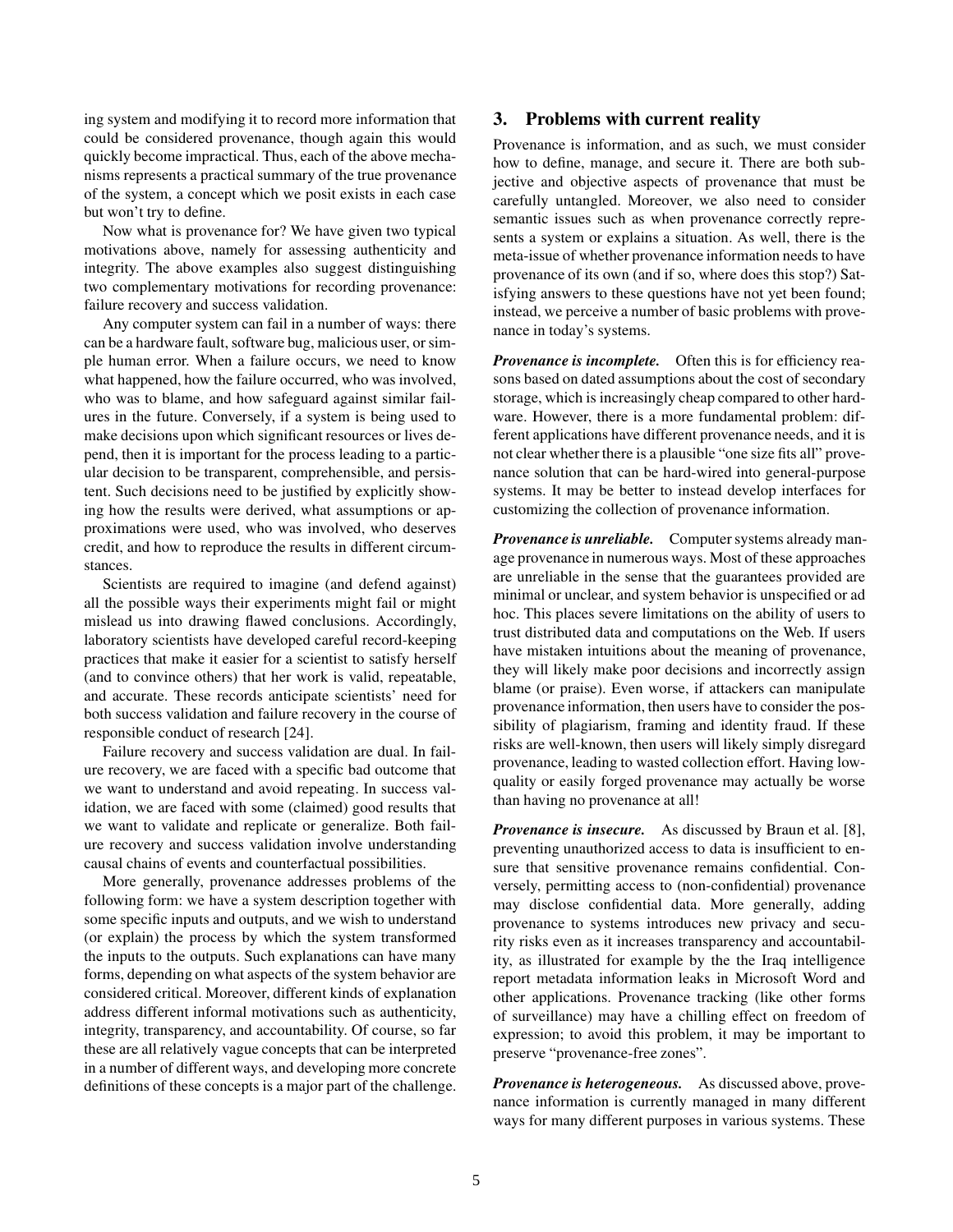facilities have often grown organically in response to perceived needs, rather than as part of an overall design philosophy. In addition, the information is recorded at many different levels of granularity—whole files vs. individual lines, or whole databases vs. database records. When systems manage provenance in idiosyncratic ways, then it is a major chore to integrate these different kinds of provenance after the fact. Some progress towards a standard format for provenance has been made in the Open Provenance Model effort [25]. This work standardizes a syntax and controlled vocabulary for provenance, but there is still plenty of scope for incompatibility and misinterpretation.

The problem is similar to that of data integration, arising where different databases have been developed to handle similar data but differ in terms of data format, layout, and granularity. Reconciling these changes is highly labor intensive and has motivated (at least!) 20 years of research with no end in sight [34]. Perhaps existing techniques for data integration can be adapted to help with provenance integration. Conversely, provenance information may help attain higher quality in data integration.

*Provenance is non-portable.* How do we deal with provenance for mobile data that moves among systems? This is a commonplace scenario: consider, for example, curated databases where curators manually browse journal articles, online analysis tools and other databases and copy and paste data into their databases, or any kind of collaboration involving emailing copies of a document back and forth. Recently developed distributed version-control systems, such as Git, Darcs, and Mercurial, may offer some ideas about how to manage provenance for mobile, distributed objects that could be generalized to other settings. However, truly solving this problem may require architectural changes at the hardware, network, operating system, or Web levels (or all of the above).

#### *Little provenance research is precise, formal or repeatable.*

As argued above, we believe provenance failures are based in part on subjective concerns such as how users interpret metadata. However, we do not believe that this means that we should abandon existing principles for the design, specification, and verification of computer systems. It can be hazardous to implement the first thing that comes to mind without clear understanding of the design space—people might (mis)place faith in a system, with dangerous consequences. Moreover, even if it is ultimately a subjective matter to judge whether a provenance system design is adequate for a given purpose, we should have clear specifications that both users and implementors can rely on.

We believe that both provenance solutions and the problems they are meant to solve need to be formulated clearly in a rigorous framework. Unfortunately, a lot of the work done so far on provenance has fallen short in this respect. Often, the actual or desired behavior of a system (or both)

are described only in vague terms. For example, a form of provenance is often motivated as

- being "complete", or "(more) accurate (than another)",
- as capturing information about "(causal) dependences", "influences", "sources", "relevance",
- or as being an "explanation", "justification", or "evidence".

These are loaded terms. They are frequently used as motivation but without any further definition of their meaning in terms of the system that the provenance information is supposed to describe. This is unacceptable because a reader (or user or developer) may interpret one of these terms differently from the way intended by the author, leading to confusion and likely to provenance failures. Moreover, the lack of precise definitions and clear descriptions hinders comparisons in terms of effectiveness, expressiveness or efficiency; even if two systems have similar motivation, their implementations may be so different as to render comparisons meaningless.

Thus, besides our concern with the clarity of descriptions of proposed techniques for provenance, we believe that there are serious gaps in our understanding of the intended goals of such techniques. In terms familiar from computer security, today we see many proposals for mechanisms for provenance, but few clear policies describing what such mechanisms are meant to achieve. Computer security benefited greatly by adopting a formal approach [5], and we believe that more formalism will also be required for provenance technology to succeed.

## 4. Towards solutions

As with many emerging technologies, we expect provenance technology to develop in roughly three stages: research, early adoption, and maturity. We expect provenance to face similar challenges as other *network effect* technologies that become compelling only when a critical mass is reached. However, there are aspects of provenance that seem especially challenging and that we believe don't receive the attention they deserve.

*Semantics* Many forms of provenance could be captured for a particular system. At a bare minimum, we want to know *where* a particular piece of data comes from [9, 10]. In an escience setting, however, we additionally want to know *why* an in-silico analysis gave a particular output [10, 15], *how* it was computed [18], or what *dependencies* the output has on different inputs [13]. Some techniques (such as PASS [27] and PASOA [25]) attempt to record everything that a given system component can record, building a detailed trace or "causal graph".

While the above forms of provenance have already been introduced and studied in the literature for *specific* settings and languages—e.g., relational databases, workflows, or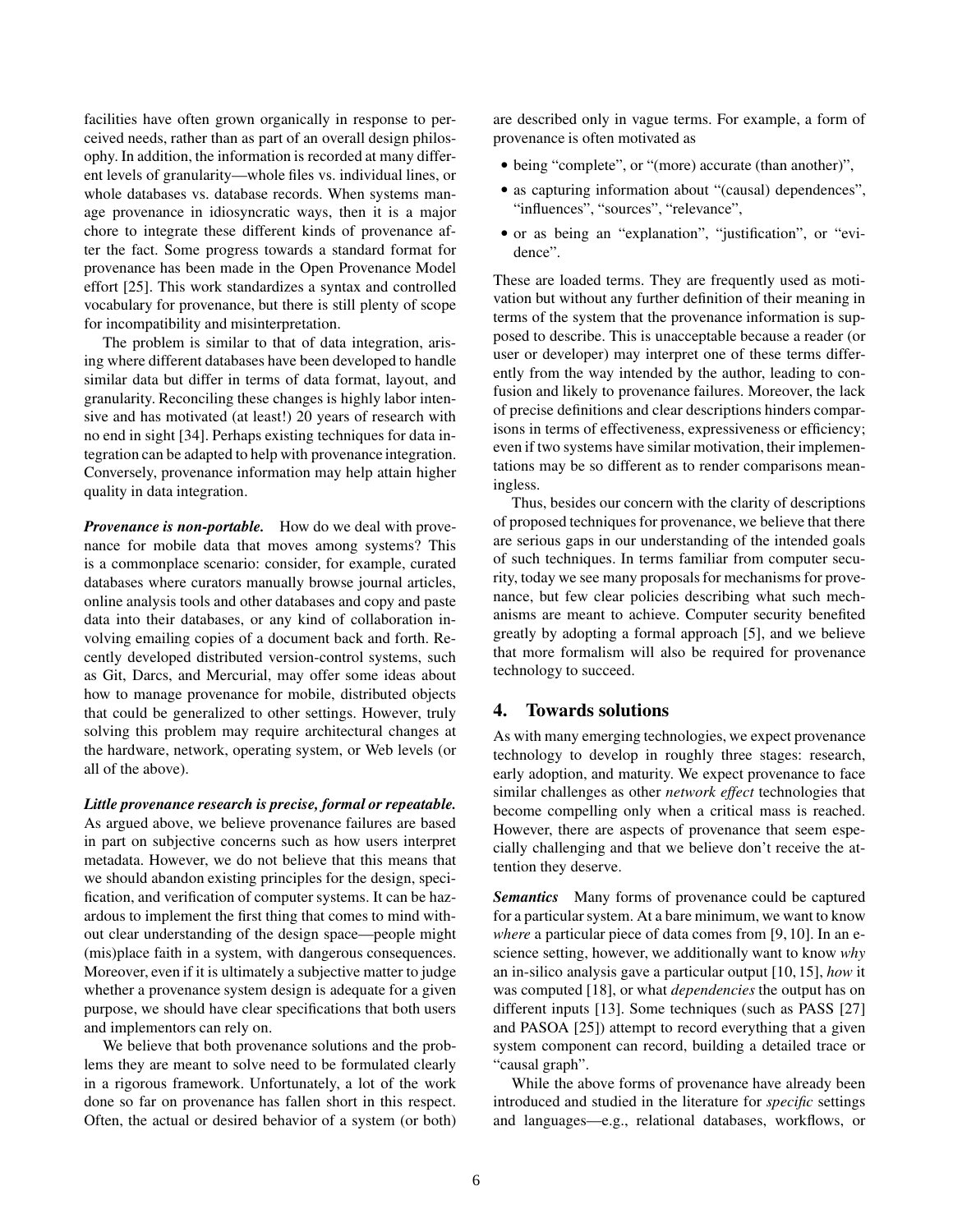file systems—there is need for generally applicable, formal foundations for provenance. Moreover, since we can only expect provenance to become ubiquitously available if the effort of adding provenance support to systems is relatively low, we need an efficient methodology that allows this general theory to be easily applied to new settings and languages. One issue of current interest is how to integrate provenance models that have been developed separately for databases and workflow systems; more generally, we think it is essential to develop a clearer formal understanding of modularity and abstraction for provenance.

*Traces, incremental, and bidirectional computation* Many forms of provenance are motivated by a desire to cache intermediate results and support efficient recomputation when the input changes. Incremental recomputation is a classical problem encountered in many different guises throughout computer science (particularly view maintenance in databases [19]). Many approaches employ "traces", or intermediate data structures that elucidate how the output was computed from the input [4]. Thus, when the input is changed, we can propagate the effects forward efficiently by replaying just a part of the trace. Such trace information ought to be computable from a sufficiently rich form of provenance; alternatively, perhaps we should view such traces as a form of provenance in their own right. However, while the "trace everything" approach seems to capture the most provenance-related information, it is currently unclear what language should be used to pose provenance queries on traces. Since such queries essentially inspect program behavior, languages for meta-programming [30] and metaquerying [32] seem like a good starting point.

Provenance has also been linked to the classical *view update problem* in databases [11], and generalizations such as *bidirectional computation* [17]. In recent work on bidirectional transformations, or "lenses", where-provenance information has been found useful for dealing with ordered data collections [6]. In light of these observations, we think that understanding the relationships between provenance, incremental/adaptive computation, and bidirectional computation is a key open problem. For example, can pervasive provenance technology also enable new solutions to these old problems? Conversely, can these existing techniques be used to better understand the foundations of provenance?

*Dependence, information flow, and security* Informationflow security is based on formalisms such as dependence and noninterference that also underlie program slicing and analysis. Previous work on *dependency provenance* adapted these ideas to motivate a form of provenance that provides a strong guarantee that it captures all dependence information [13].

It is an open question how to define security for provenance. Some previous work (starting with [8, 31]) has considered access control and other security issues for provenance information, but does not formalize security policies or prove correctness of implementations. Chong [14] sets out initial attempts at definitions for security properties for systems in which both data and provenance may be confidential; this work is formulated in terms of detailed operational traces, but seems adaptable to other forms of provenance. However, there are many issues that need further study, such as privacy and audit in the presence of provenance.

*Causality, trust, knowledge, and belief* These concepts are often invoked as motivations for provenance, but they are nontrivial. For example, the nature of causality has been debated by philosophers for centuries, famously Hume, and continuing to this day. It is far from obvious how to make sense of informal claims that a given provenance record correctly captures a causal relationship, increases trust, or justifies a knowledge or belief, and most research papers don't even try. However, recent work on mathematical models of causality [20], trust [28], and knowledge [16] may provide a good starting point for answering these questions.

## 5. Conclusions

The Web and other technologies are revolutionizing the way we create, share and use information; this revolution offers great benefits but also exposes us to serious new risks. We believe that provenance will play an essential role in this revolution, providing data integrity, trustworthiness, authenticity, and availability, while offering potential benefits to information retrieval, collaboration, and scientific computation.

However, most work on provenance so far has focused on developing systems that address immediate perceived needs, rather than understanding foundational questions such as "what is provenance?", "how do we know when we have enough provenance for a given application?", or "how can we assess or compare approaches to provenance?" We believe that satisfactory answers to these kinds of questions demand serious consideration of underlying issues such as the semantics of provenance and the nature of trust and causality in computer systems. Only once these foundations are better understood—that is, only once the problems we want provenance to solve are clearly defined—can we make real progress on solving them and developing a robust provenance layer for the future Web infrastructure.

### Acknowledgments

This paper is based on discussions started at a series of workshops on provenance in 2008-2009 sponsored by the UK eScience Institute, whose support we gratefully acknowledge.

# References

- [1] Principles of provenance wiki. http://wiki.esi.ac.uk/- Principles of Provenance.
- [2] Grand challenges in computing research. Technical report, British Computing Society, 2004.